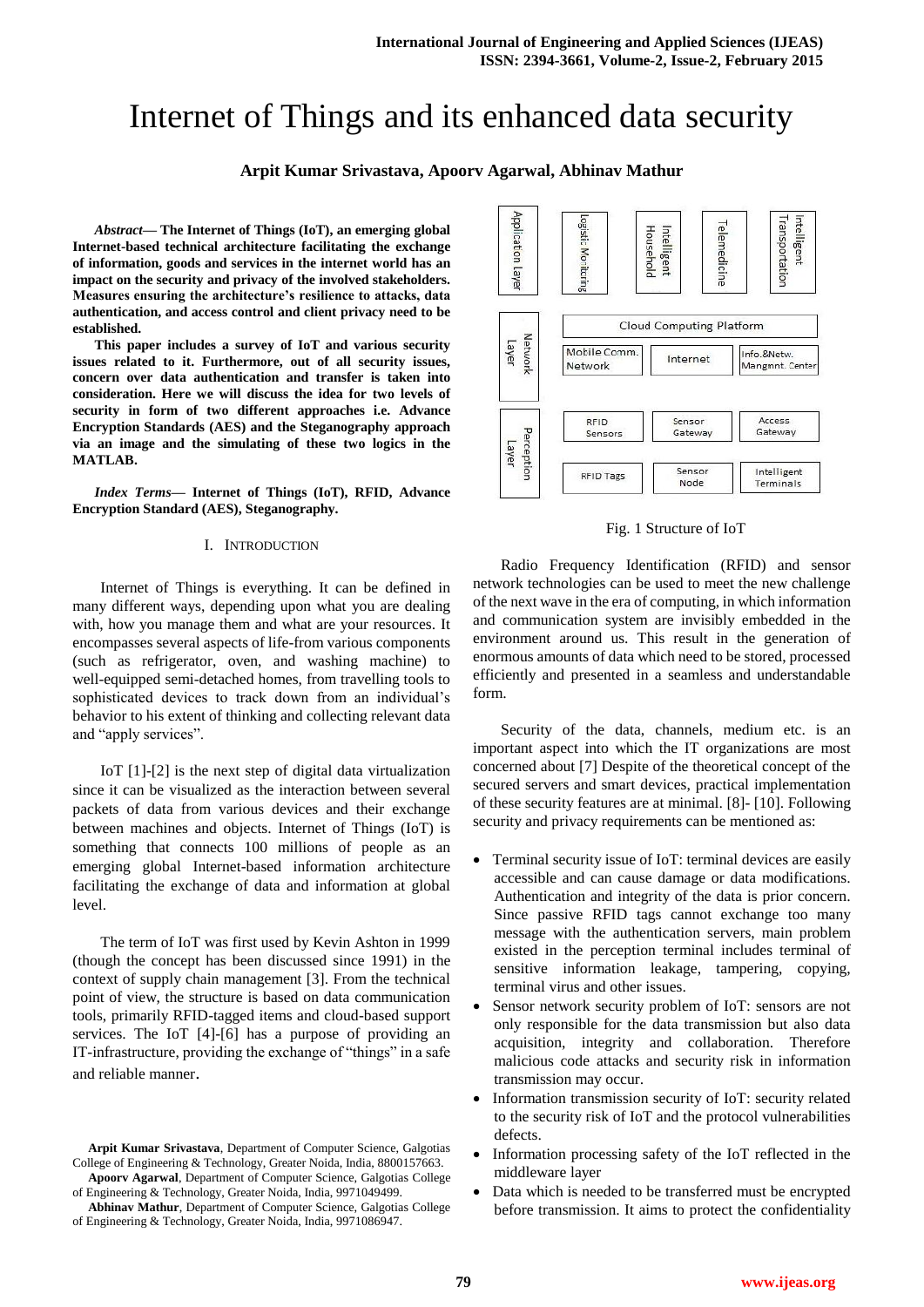and integrity of the information transmission and to prevent data tampering.

This research is opted because of several reasons. IoT is now becoming a world-wide technology, the potential users are exponentially increasing and the algorithm being used is cheap, easy to implement, can be easily reprogrammed and has good level of security.

This research paper is focused on the performance and the implementation of combined logic of AES and steganography. Here the data that is to be transferred between smart devices is required to undergo a set of process that includes sequential implementation of algorithms to enhance its security. Thereafter simulation of these algorithms is done on MATLAB environment.

# II. RELATED WORKS

To give more description about the implementation and analysis of this 2-tier security, this section show some other work from the related field.

In [11]-[13], authors analyzed the performance of DES, AES and Blowfish encryption algorithms. Furthermore there performance is compared over varying block size, key size and number of round of the encryption input file. And thus their performance is analyzed by computing various performance parameters such as execution time and memory required. The result showed blowfish algorithm consumes less execution time, memory usage and produce more throughputs. Blowfish algorithm performed approximately 4 times faster than AES and 2 times faster than DES.

Thereafter the blowfish algorithm is studied and enhanced and its function is modified [14]. In [15] author designed an algorithm that combines the process of bits from ancient cipher and substitution boxes from modern cipher. These research present the idea that either AES, DES, 3DES or Blowfish algorithms are good enough for securing the data transmission between devices or terminals to some extent or they are even better in comparison to each other, but the level of security provided is limited to only one level.

#### III. DESIGN

**Advance Encryption Standard:** AES is based on a design principle known as a substitution-permutation network, combination of both substitution and permutation, and is fast in both software and hardware. Unlike its predecessor DES, AES does not use a Feistel network. AES uses Rijndael cipher which has a fixed block size of 128 bits, and a key size of 128, 192, or 256 bits and is defined in three versions 10, 12 and 14 rounds respectively.

Fig. 2 show the functional structure of the AES. The plaintext block size of 128 bits (16 bytes) is converted into cipher text using key of length 128, 192, or 256 bits (16, 24, 32 bytes). The algorithms is referred to as AES-128, AES-192 and AES-256, depending upon the key length.



Fig. 2 Structure of AES

There are three steps performed in AES, i.e. encryption, decryption and key generation.

## **AES encryption**

Step 1: Get the plain text and the key

Step 2: Perform the pre-round transformation using the plain text

Step 3: With 'n' key length, perform transformation for 'n' rounds

Step 4: cipher text achieved

#### **AES decryption**

Repeat the step followed in encryption in reverse order

# **Key Generation**

Step 1: Get the key

Step 2: based upon number of round, calculate required number of words

Step 3: In an array of 4 bytes, first four words are made from the key

Step 4: Get the next word

Step 5: Repeat step 4 until required number of words are reached.

**Steganography:** Image steganography is the modern way of hiding the text in an image in such a way that the information hidden is secure and well away from the intruder. Apart from hiding the secret data, it is also useful in data authentication and availability of data ensuring proper usage, data monitoring, copyright protection, ownership identification, confidentiality and control of data piracy etc.